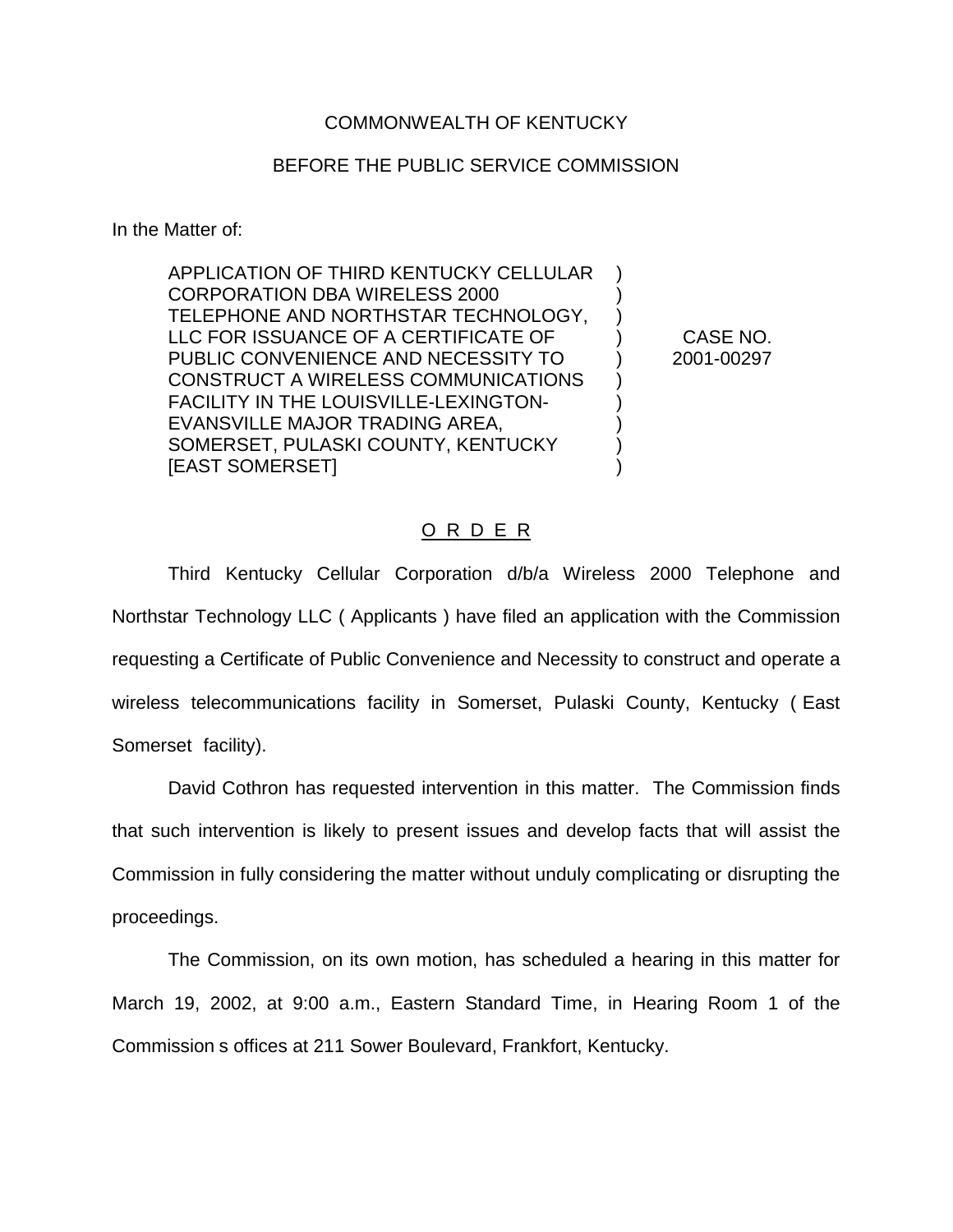If the intervenor wishes to appear at the hearing in opposition to the application and the proposed facility, he must, within 10 days of the date of this Order, so notify the Commission in writing with a copy to all parties of record. If no statement of intent to appear at the hearing and present evidence against the proposed facility is received by that date, the hearing will be cancelled and the matter will be submitted to the Commission for a decision based upon the written record without further Orders herein.

The intervenor is hereby notified that the hearing will be conducted pursuant to the evidentiary standards of KRS 278.650(4). All proposed alternative sites that the intervenor wishes to be considered must be specifically identified and submitted to the Commission in writing, within 10 days of the date of this Order, if they are to be considered by the Commission. The location of proposed alternative sites must be submitted to the Commission within 10 days of the date of this Order even if they have been previously identified by the intervenors or others. Issues presented at this hearing by testimony and evidence are those relating to KRS 278.650(4), alternative sites, if any, engineering, design, construction, and safety of the facility, and the public necessity for the construction and operation of the facility.

In this proceeding and hearing, the Federal Communications Commission ( FCC ) has exclusive jurisdiction over radio emissions, including radio frequency interference. The Commission will not consider the environmental effects of radio frequency emissions that comply with FCC standards. 47 U.S.C. § 332(c)(7).

-2-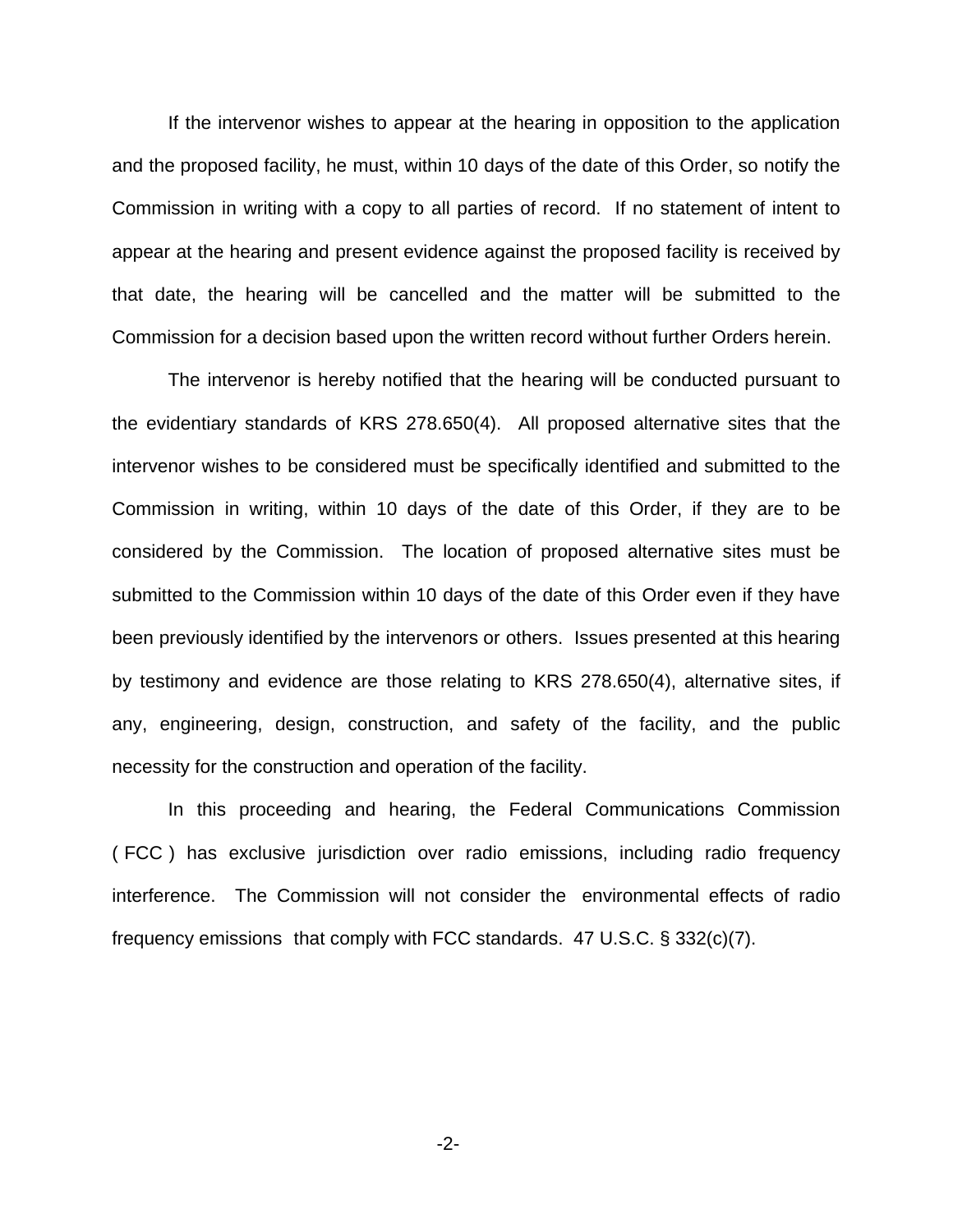Accordingly, IT IS THEREFORE ORDERED that:

1. A hearing on the proposed wireless telecommunications facility is scheduled for March 19, 2002, at 9:00 a.m., Eastern Standard Time, in Hearing Room 1 of the Commission s offices, at 211 Sower Boulevard, Frankfort, Kentucky.

2. The motion to intervene of David Cothron is granted.

3. Mr. Cothron shall be entitled to the full rights of a party and shall be served with the Commission s Orders and with filed testimony, exhibits, pleadings, correspondence, and all other documents submitted by parties after the date of this Order.

4. Should Mr. Cothron file documents of any kind with the Commission in the course of these proceedings, he shall also serve a copy of said documents on all other parties of record.

5. If any intervenor intends to appear at the hearing and present evidence against the construction of the tower, he shall file a statement of intent to appear in opposition to the proposed telecommunications facility within 10 days of the date of this Order. Such statement shall include any alternative locations which the intervenor wishes the Commission to consider. If no statement is filed within 10 days of the date of this Order, the hearing shall be cancelled and the matter shall be submitted to the Commission on the existing record without further Orders herein.

6. During this proceeding and public hearing, it is understood and ordered that the FCC has exclusive jurisdiction over issues regarding radio frequency, including radio frequency interference, pursuant to 47 U.S.C. § 332(c) and Southwest

-3-